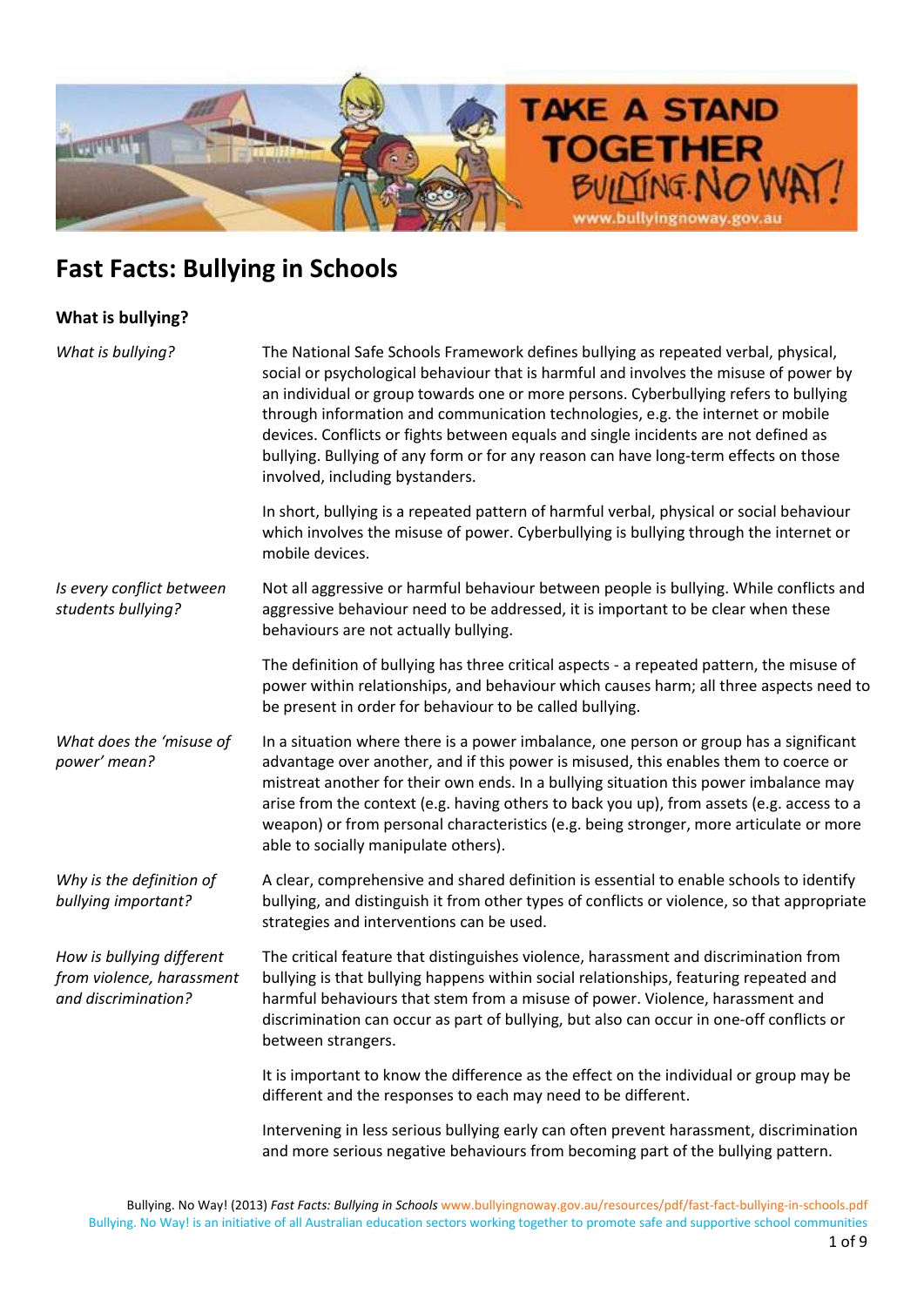

### **The types of bullying**

| What are the different<br>types of bullying?     | The types of bullying behaviours are physical, verbal or social. Bullying can be obvious<br>(overt) or hidden (covert). Bullying can take place in person or online. Bullying - verbal<br>or social - that happens online or via a mobile phone is referred to as cyberbullying.<br>Research indicates that the majority of young people who bully online also bully others<br>in person.                                                                                                                              |
|--------------------------------------------------|------------------------------------------------------------------------------------------------------------------------------------------------------------------------------------------------------------------------------------------------------------------------------------------------------------------------------------------------------------------------------------------------------------------------------------------------------------------------------------------------------------------------|
| What is covert bullying?                         | Covert bullying includes social exclusion and intimidation. The term 'covert' highlights<br>the fact that not all bullying is physical or obvious in nature. Covert bullying can have<br>the same harmful impacts as more obvious bullying, as it can be more isolating, can go<br>on for longer before other people become aware of it, and can be more easily denied<br>by the other person.                                                                                                                         |
|                                                  | Covert bullying is a subtle type of non-physical bullying which usually isn't easily seen<br>by others and is conducted out of sight of, and often unacknowledged by adults. Covert<br>bullying behaviours mostly inflict harm by damaging another's social reputation, peer<br>relationships and self-esteem. Covert bullying can be carried out in a range of ways (e.g.<br>spreading rumours, conducting a malicious social exclusion campaign and/or through<br>the use of internet or mobile phone technologies). |
| What is cyberbullying?                           | Cyberbullying is bullying that is carried out through information and communication<br>technology, including the internet (e.g. on social media sites) and mobile devices.<br>Technology can expand the opportunities for people to bully others.                                                                                                                                                                                                                                                                      |
|                                                  | Communication technologies allow for different ways to bully others, but do not<br>change the fact that the bullying behaviour (and not the technology itself) is the main<br>issue. Technology does create new challenges for dealing with bullying.                                                                                                                                                                                                                                                                  |
| How does cybersafety<br>relate to cyberbullying? | Cybersafety refers to a broad range of safe, respectful and responsible behaviours as<br>well as ways to guard security and privacy online. Cybersafety is one way to reduce the<br>risk of cyberbullying, identity theft or predatory behaviour by others online.                                                                                                                                                                                                                                                     |
|                                                  | Cyberbullying is one of the online risks that knowing about cybersafety can prevent.<br>Students need to be taught safe and appropriate online behaviour, which includes<br>recognising when someone's online behaviour is bullying, how to avoid engaging in or<br>supporting cyberbullying, and being aware of the sort of support that bystanders can<br>provide online.                                                                                                                                            |
| How is cyberbullying<br>different from trolling? | Trolling is intensive verbal abuse of an individual online done anonymously and by<br>strangers. The difference between trolling and cyberbullying is that cyberbullying<br>occurs within the context of an existing social relationship.                                                                                                                                                                                                                                                                              |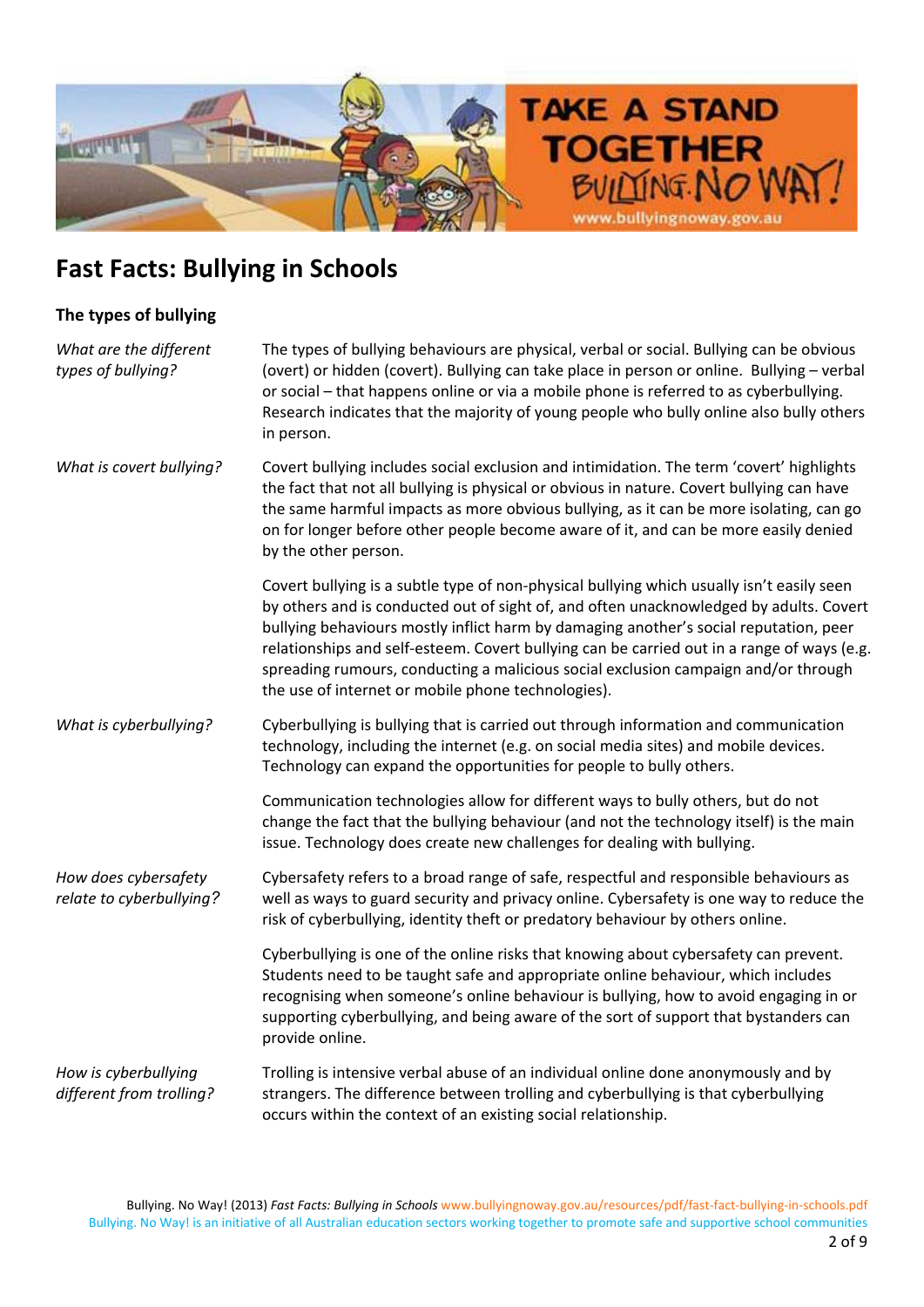

### **Why does bullying happen?**

| Why do people bully<br>others?                               | People who bully others are often motivated by the status and social power they can<br>achieve through bullying. Some may bully others to compensate for what is happening<br>to them and their own feelings of powerlessness. Bullying behaviours can also be<br>copied by others.                                                                                                                                            |
|--------------------------------------------------------------|--------------------------------------------------------------------------------------------------------------------------------------------------------------------------------------------------------------------------------------------------------------------------------------------------------------------------------------------------------------------------------------------------------------------------------|
| Who bullies others?                                          | All individuals have the potential to bully others or to be bullied.                                                                                                                                                                                                                                                                                                                                                           |
| Why is it sometimes hard<br>to identify bullying?            | Bullying can be done through a number of different actions and behaviours, it can be<br>overt or covert, and can occur in both individual and group situations. Some bullying<br>can be quite subtle or involve words known only by the students, making it difficult for<br>adults to recognise. These complexities can make it difficult to identify if a person or<br>group is being bullied.                               |
| <b>Prevalence of bullying</b>                                |                                                                                                                                                                                                                                                                                                                                                                                                                                |
| How common is bullying<br>amongst students in<br>schools?    | Australian research suggests that up to one in four students have experienced some<br>level of bullying. Researchers have made different findings about how common bullying<br>is, largely due to differences in how they define 'bullying'. However, we do know that<br>most young people do not engage in bullying behaviour.                                                                                                |
| Is there a pattern to<br>bullying?                           | Australian research has revealed that bullying behaviour peaks in the middle primary<br>school years and the first year of high school. This appears to be related to the rapid<br>changes in the social skills and social demands for students at these times.                                                                                                                                                                |
|                                                              | Some other general patterns of bullying have been identified. Younger children are<br>more likely to bully others physically or verbally, and then as they get older social<br>bullying behaviours increase (including exclusion and manipulation). Cyberbullying<br>increases when students begin to have greater access to online communication and<br>mobile phones.                                                        |
| Is bullying increasing?                                      | The fact that we are hearing a lot about bullying these days may well be a positive sign<br>that we are taking it seriously and exploring ways to reduce it. Australian researchers<br>have suggested we are more aware of the potential impact of ignoring bullying, and<br>willing to take the necessary positive action, rather than the bullying problem actually<br>increasing.                                           |
| Why is it hard to know<br>exactly how common<br>bullying is? | Children and young people often don't tell adults about bullying. Sometimes children<br>and young people don't want their parents or teachers to become involved as they are<br>afraid of what might happen if the person who is doing the bullying finds out they have<br>told. Sometimes, students simply don't think to ask for adult help or they don't think<br>anyone will believe them or could help even if they told. |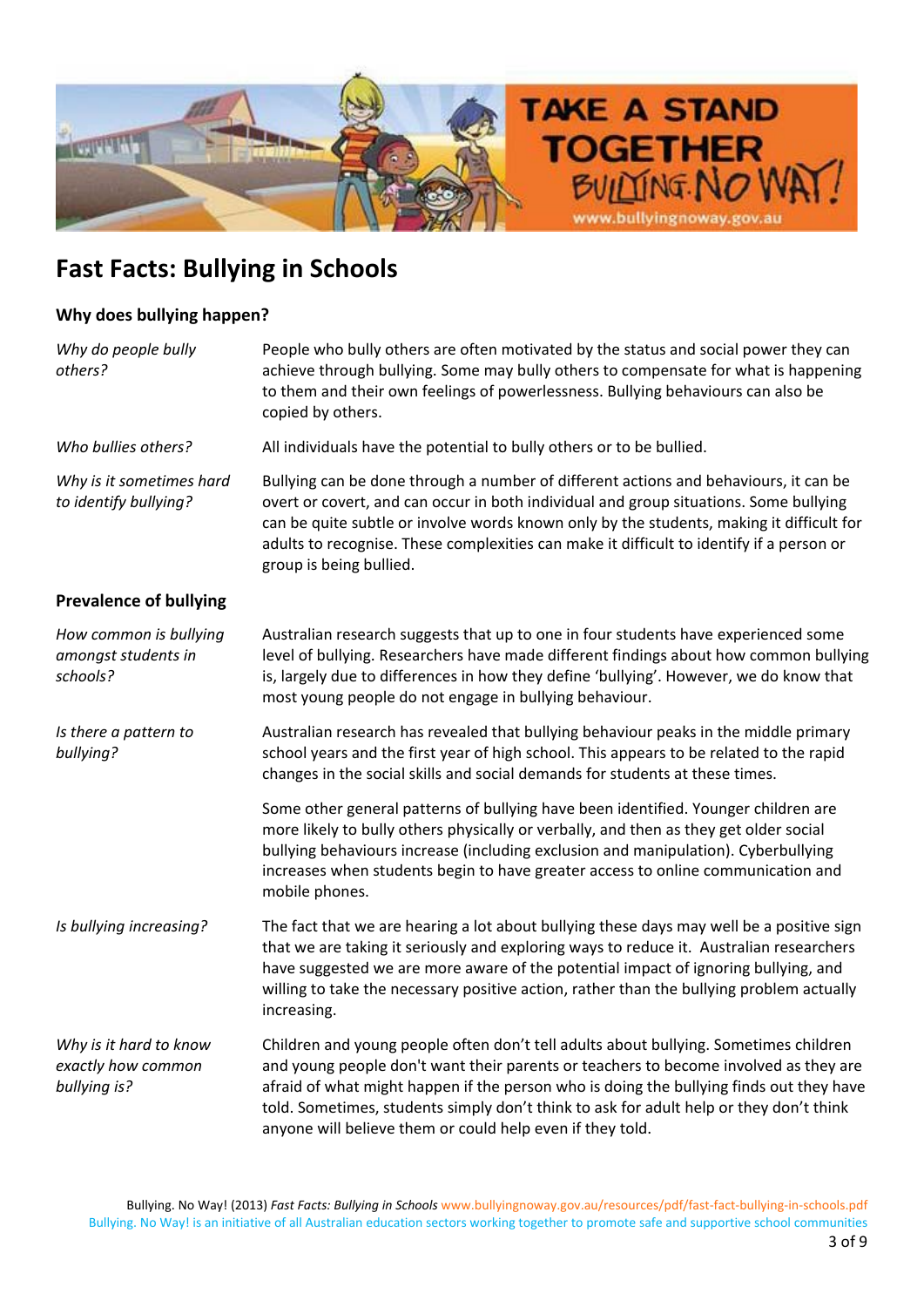

### **Impact of bullying**

| Is bullying really something<br>to be worried about?                    | Bullying affects everyone involved, including people who witness it. It can have serious<br>and long-term emotional or psychological consequences in addition to the immediate<br>harmful effects.                                                                                                                                                                                                                                 |
|-------------------------------------------------------------------------|------------------------------------------------------------------------------------------------------------------------------------------------------------------------------------------------------------------------------------------------------------------------------------------------------------------------------------------------------------------------------------------------------------------------------------|
|                                                                         | Communities that condone or ignore bullying may create an environment where more<br>serious anti-social behaviour is condoned.                                                                                                                                                                                                                                                                                                     |
|                                                                         | Bullying undermines key values that schools aim to promote in students - respect, trust<br>and honesty.                                                                                                                                                                                                                                                                                                                            |
| Isn't bullying just a normal<br>part of growing up?                     | Bullying is not a normal stage that all children and young people pass through, and it is<br>not just something to put up with as 'part of life'. Behaviour that is intended to harm<br>can impede healthy development.                                                                                                                                                                                                            |
|                                                                         | Ignoring bullying or thinking that it is just something that children and young people do<br>or that it will be 'character building' can give silent approval for bullying to continue<br>and further traumatise those who are bullied.                                                                                                                                                                                            |
| What are the impacts of<br>bullying on those people<br>who are bullied? | Being bullied can result in a person feeling miserable and powerless, so the response of<br>those around that person is important in making a change.                                                                                                                                                                                                                                                                              |
|                                                                         | Research shows that bullying can have a negative impact on students' academic<br>performance, self-esteem, coping skills, and can increase anxiety and unhappiness. It is<br>important that students, staff and parents get involved to make a positive change.                                                                                                                                                                    |
|                                                                         | Bullying can negatively affect how children and young people see themselves and how<br>they feel about themselves.                                                                                                                                                                                                                                                                                                                 |
| What are the impacts on<br>those who bully others?                      | The outcomes for people who bully others are also not good in the long-term. Children<br>and young people who bully others may come to see bullying as a normal and<br>acceptable way to behave. Those who bully others need support to learn more<br>appropriate ways of behaving and of resolving conflict to prepare them for adulthood<br>and to reduce the likelihood of developing even more serious anti-social behaviours. |
| Is there an impact on<br>bystanders to bullying?                        | Bystanders are present in many bullying incidents. Research indicates that bystanders<br>can be negatively impacted by witnessing bullying.                                                                                                                                                                                                                                                                                        |
| Ways to counter bullying                                                |                                                                                                                                                                                                                                                                                                                                                                                                                                    |

*Why is the way we talk about bullying important?* Aggressive language, like 'Stamp out bullying' or language which labels students, like 'Get tough on bullies' can actually become part of a bullying problem. More positive language, like 'We stand together' refers to ways to build the capacity of students to take actions to reduce bullying.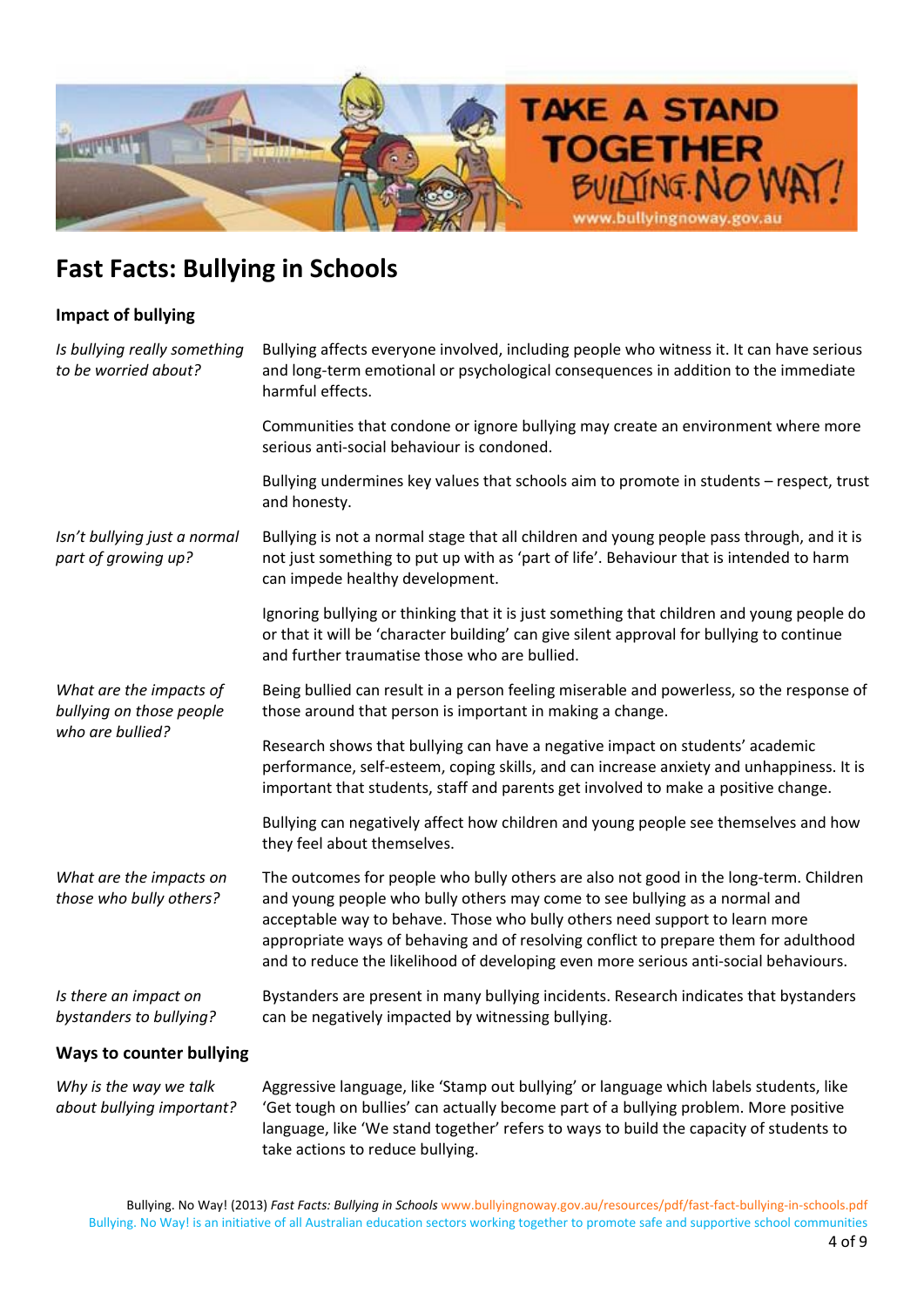

*What can schools do if bullying is happening?*

In creating and maintaining a safe and supportive school environment, strategies to address bullying include:

- preventing bullying through promoting a positive whole-school culture based on values agreed to by the whole school community
- intervening early in suspected or identified bullying issues and communicating clearly with all involved
- responding to bullying incidents with approaches which have been shown to be effective.

These elements need to be outlined in the school's policy and plan. The Bullying. No Way! website provides advice, strategies and other information for teachers, parents and young people on how they can help reduce bullying.

Not all hurtful behaviours are bullying, but schools address inappropriate behaviour whether or not it meets the definition of bullying.

Bullying that appears to involve criminal behaviour such as violence, threats, intimidation, inciting violence, etc., should be reported to the police (in line with school guidelines) and will require management by the school to ensure the risks to student safety are reduced.

*What approaches to bullying are effective?* Schools that are responsive to students' needs and have a whole-school approach to optimising student wellbeing experience lower levels of bullying. This includes the explicit teaching and modelling of positive values and wellbeing through Social and Emotional Learning curriculum and pastoral care.

Effective school responses to bullying incidents are:

- solution-focused
- relationship-based
- at the school level, the class level, the student level, and
- based on strong links between parents and schools.

Students who bully others need to understand that their behaviour is not acceptable and to learn more appropriate ways to behave and to solve conflicts. School staff may also need to address the underlying causes for the bullying. Staff and other students need to be taught what to do if they witness bullying happening.

Effective approaches to student bullying include restorative practices, conflict management, equalising power imbalances amongst students, and social skills development.

More than one method of addressing bullying may be needed as no single approach is appropriate or effective in all circumstances or for all people.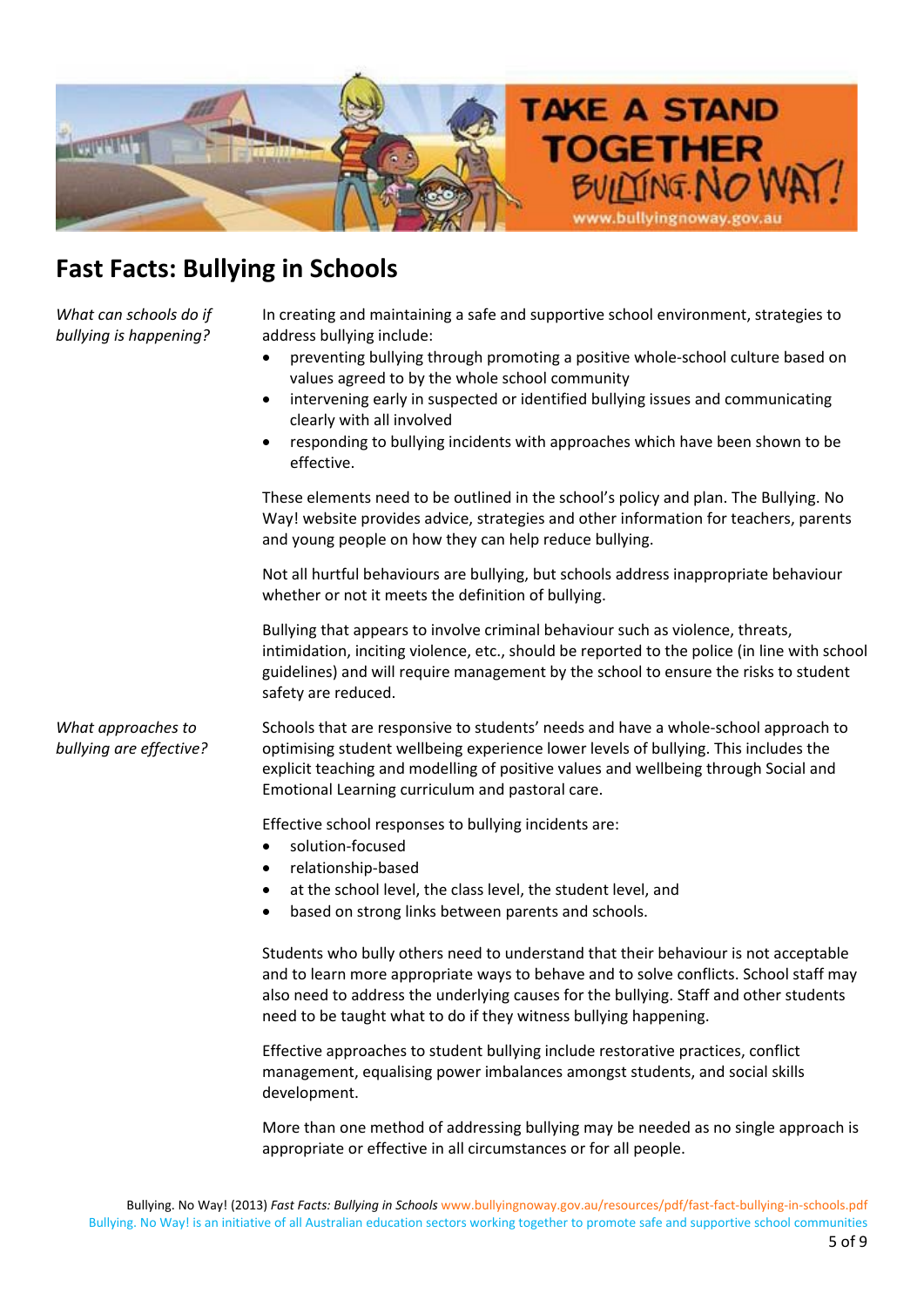

Dealing with bullying can be complex and challenging. Both short and long-term approaches need to be adopted, including regular reviews of policy and procedures and monitoring of progress using the school's data.

Anti-bullying campaigns and programs are just one aspect of the work that schools need to do to counter bullying. The long-term aim is to foster a school culture based on positive values and supportive relationships which feature respect, inclusion, belonging and cooperation.

*Why are other people (bystanders) important in dealing with school bullying?* Everyone plays a part in ensuring the safety and wellbeing of others – parents, staff, students and community members. It is essential that these members of the school community know how to deal with incidents of bullying effectively and safely. It is important to note, however, that the majority of people are not involved in bullying. Those who bully others often aim to impress or intimidate bystanders. The reaction of bystanders can either support or discourage bullying from happening. If bystanders do nothing, this can be seen as a form of silent approval. Supportive bystander behaviours are actions and/or words that are intended to support someone who is being bullied. The actions of a supportive bystander can stop or diminish a specific bullying incident or help the bullied student to recover from it. The attitude and reaction of bystanders can affect the culture of the school. Social disapproval of bullying behaviour can prevent bullying from occurring and help to stop it when it is happening. Training in how to intervene safely assists in effective bystander behaviour. The majority of students do not want bullying to occur, but often don't know how to stop it. Schools can help students learn what to do when bullying occurs. *What doesn't work when dealing with bullying* Short-term 'solutions' alone, like punishing the student doing the bullying, do not improve the relationships and social factors which allow the bullying to happen. Although the bullying may stop in the short-term, unless these factors are addressed, it is very likely to reoccur or become covert (hidden). Punishment as the only intervention is not effective in preventing bullying. Interventions need to be matched to the particular circumstance of the bullying. No single approach to bullying is appropriate or effective in all circumstances or for all people. If the school's response to bullying further dis-empowers students who have been

bullied or fosters a negative school culture, this can make the situation worse.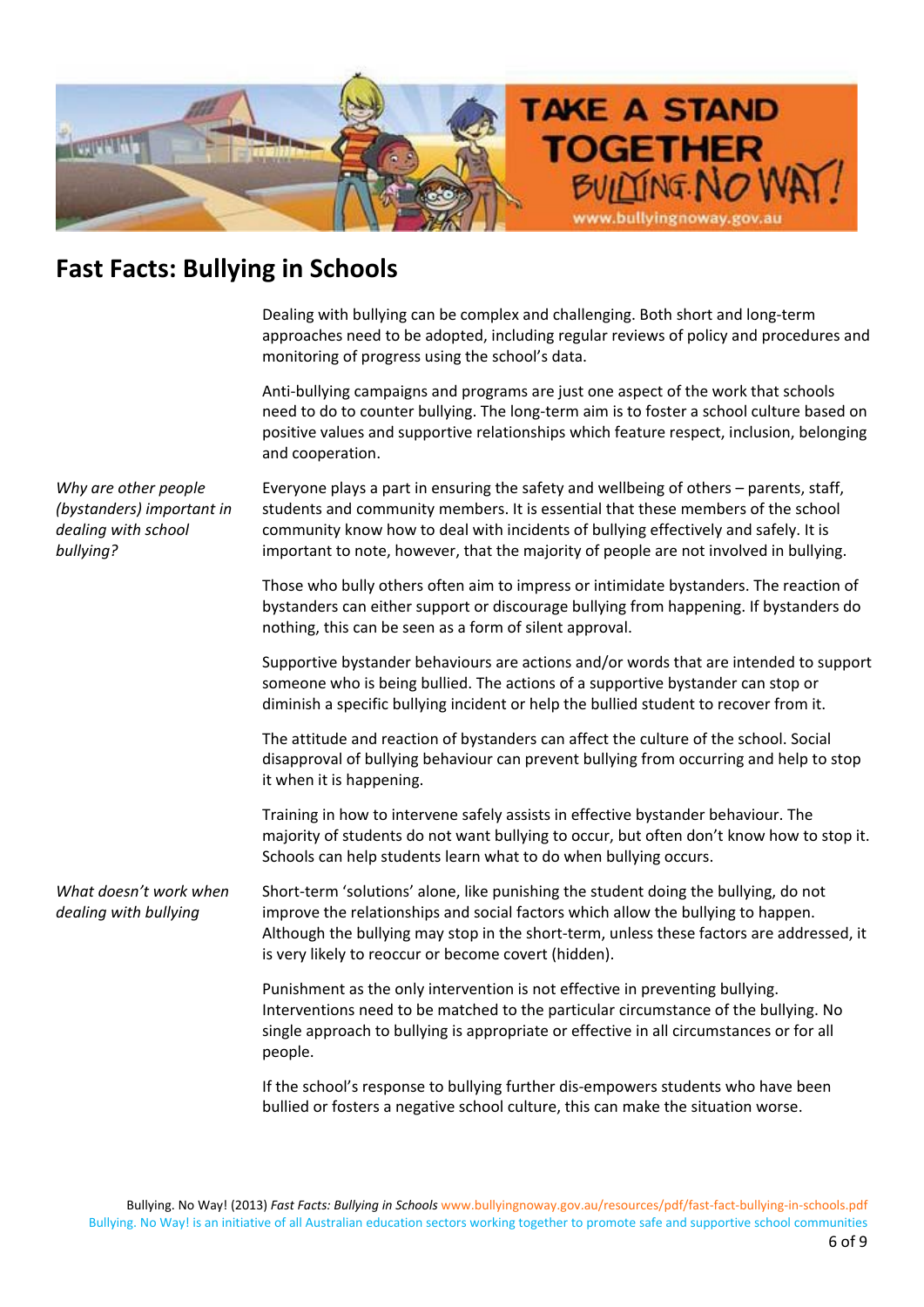

*Why don't simple solutions work to reduce bullying in the long-term?* 

Bullying is complex. Approaches to bullying need to include relationship and social solutions at the whole-school, class and student level, and on occasion, at the family and community level. Although bullying may stop in the short-term after a 'get tough on bullying' approach, unless the relationship and social factors are addressed, it is very likely to reoccur, take another form, or just become hidden (or covert).

#### **What can parents do if bullying happens?**

*What can parents do if their child tells them they are being bullied?*

*What strategies can parents suggest to their child who is being physically bullied?*

There are five key steps for parents if their child tells them they have been bullied:

- 1. **listen** carefully to what your child wants to say
- 2. **reassure** your child that they are not to blame and ask open and empathetic questions to find out more details
- 3. **ask** your child what they want to do and what they want you to do
- 4. **discuss** with your child some sensible strategies to handle the bullying starting a fight is not sensible
- 5. **contact** the school

The Bullying. No Way! website provides information about various strategies. These can be tried to avoid physical bullying situations:

- 1. **avoid areas** which allow the bullying students to avoid detection by teachers
	- 2. stay with **other students**
- 3. **talk** to a trusted adult at school or home

*What strategies can parents suggest to their child who is being verbally or socially bullied?* The Bullying. No Way! website provides information about various strategies. These can be tried if the child feels safe: 1. **walk away**

- 2. try to **act unaffected** or unimpressed
- 3. try to **deflect** the bullying behaviour (e.g. pretending to agree in an offhand way 'okay, yeah, maybe')
- 4. **say 'No!'** or 'Stop it!' firmly
- 5. **talk** to a trusted adult at the school or at home

*What should parents avoid telling their children to do?* Strategies not recommended for dealing with bullying include:  $\bullet$  fighting back

- bullying the person who has bullied them
- remaining silent about the problem.

*What can parents do if they are told or suspect that their child is bullying others?*

- The Bullying. No Way! website provides information about things to do. If a parent suspects their child has been bullying others, they can talk to their child about:
- $\bullet$  why they have been behaving this way
- taking responsibility for their behaviour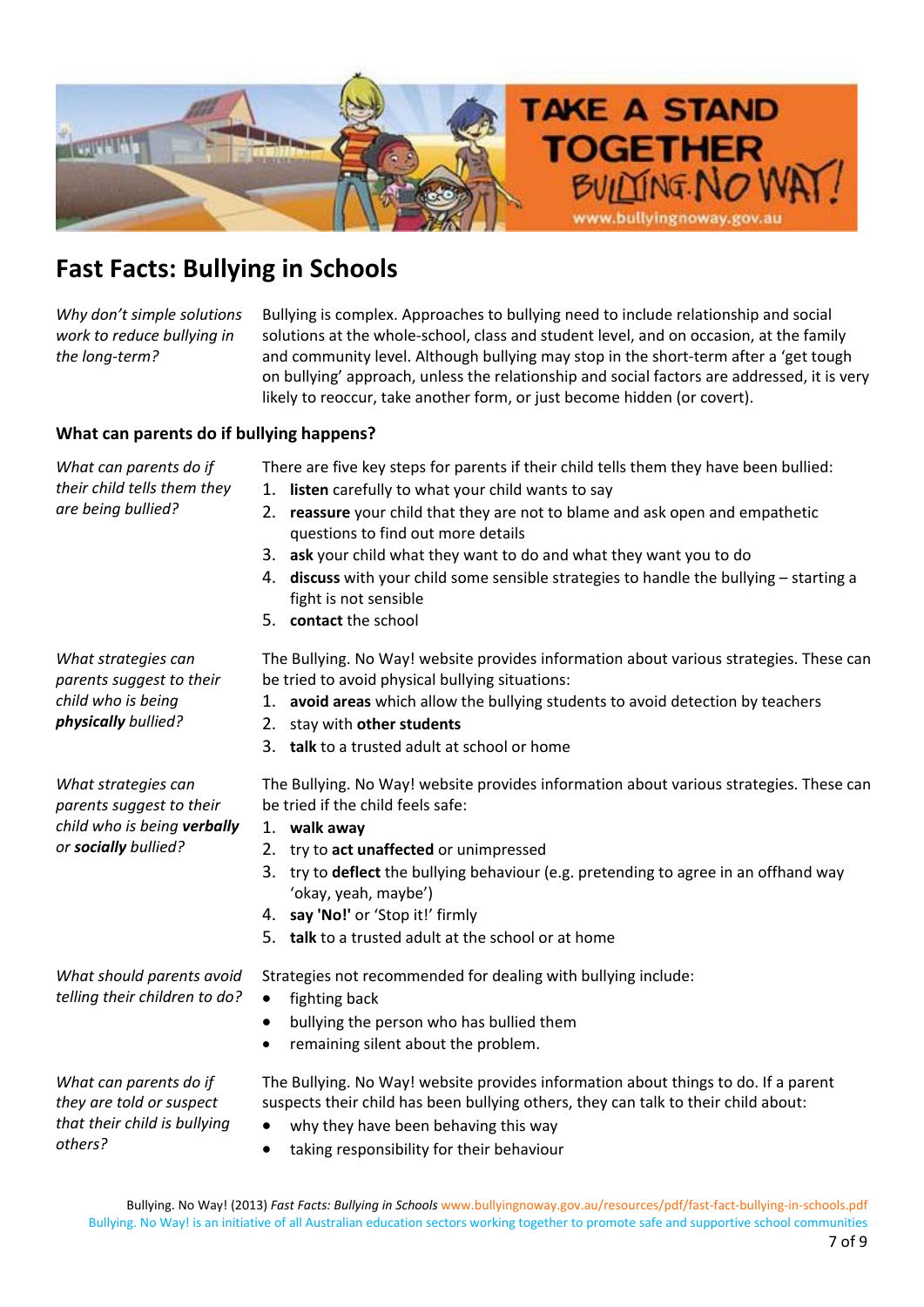

- how to sort out differences and resolve conflicts
- how to treat others with respect
- the effect of bullying behaviour on others
- the need to repair harm they have caused to others
- the need to restore relationships.

Parents may also like to talk to their child's school to come up with a plan to help their child learn more appropriate ways to behave.

*What can parents expect from their child's school*

*bullied in person?*

Most schools have a written policy about how they manage student behaviour, including bullying. Schools will consider your child's circumstances and will develop the most appropriate strategies for them. These strategies could include:

- teaching and learning programs to develop students' communication, social, assertiveness and coping skills
- changes to the school environment such as redesigning the playground
- increasing teachers' supervision of students at particular times or places
- support from a school counsellor, psychologist or guidance officer
- mediation for the students involved with a trained teacher to resolve their problem
- changes to technology access at school
- timetable or class changes (that may be temporary or permanent) to decrease the contact the students have with each other
- disciplinary action for students who continue to bully others despite the efforts of the school to promote appropriate behaviour.

The school may develop an action plan for your child and any other children involved. Strategies you could use at home may also be included in this plan.

#### **What can students do if bullying happens?**

*What can I do if I am being* If you are being bullied, and you feel safe to do so:

- x **say 'No!'** or 'Stop it!' firmly
- x **walk away**
- x try to **act unaffected** or ignore the person
- talk to a trusted adult at the school or at home
- x **ask friends, parents or teachers for their help** to deal with the issue safely.

Having the courage to talk to someone is important if you are being bullied. Sometimes, just telling the bully to stop can be effective. If that doesn't work ask friends, parents or teachers for their help to deal with the issue safely.